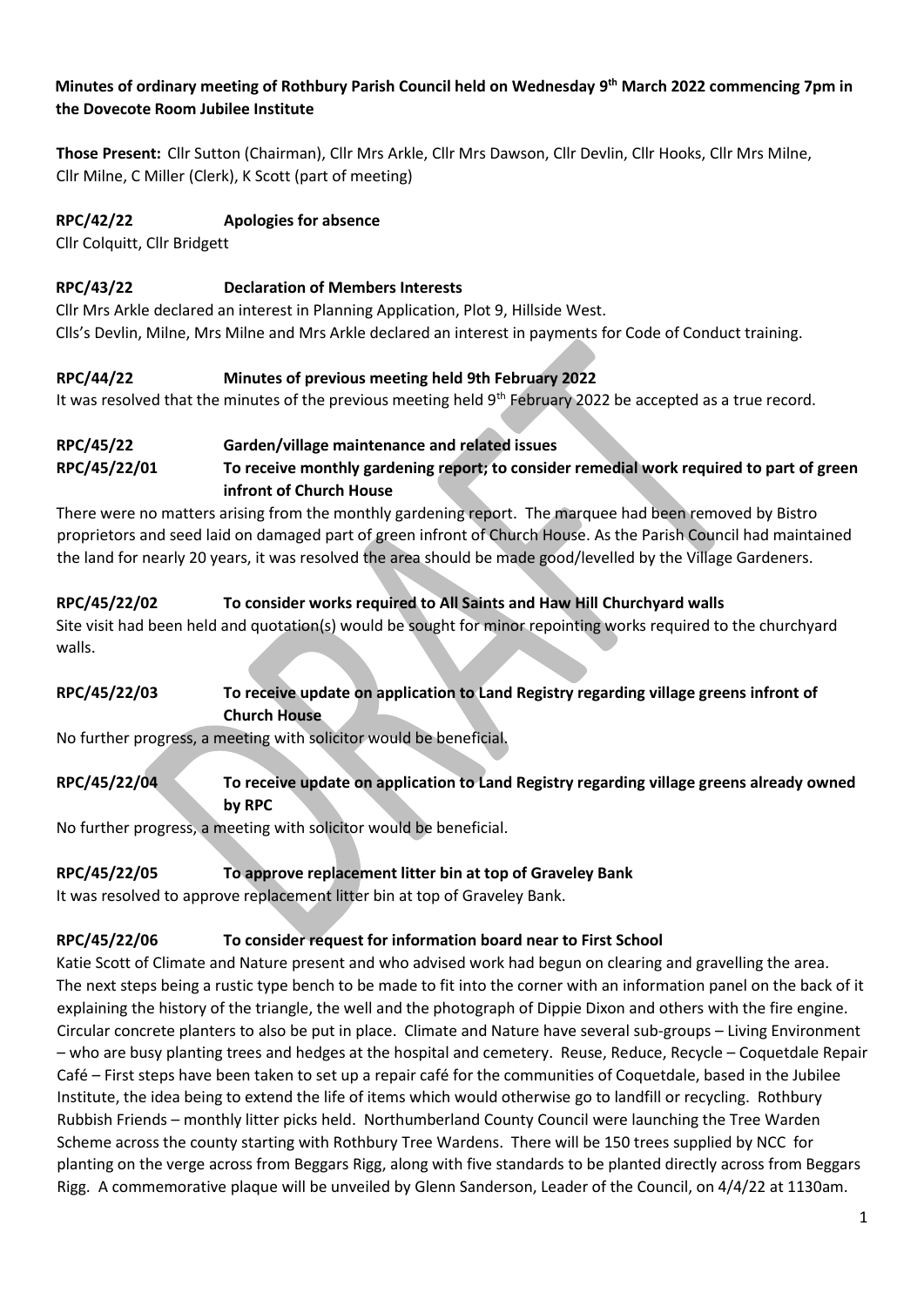# **RPC/45/22/07 To consider joining the Open Spaces Society for an annual fee of £45**

The Open Society promote open spaces, including village greens, and can provide practical support and potentially good advice. It was resolved to join the Society.

#### **RPC/46/22 To receive update on land for proposed new toilet block**

Nothing to report.

#### **RPC/47/22 Rothbury Bike Track, to receive progress on construction of bike track**

Revised quotation awaited for Slow markings on road.

## **RPC/48/22 To consider communications between Parish Council and residents RPC/48/22/01 To receive update on upgrade of Parish Council web-site in order to improve communications between Parish Council and residents**

New web-site had not yet gone live. Clerk to make enquiries with Cllr Colquitt

#### **RPC/48/22/02 To consider purchase of printer and rent of space in Jubilee Institute**

County Cllr had suggested the County Council may be purchasing a printer and renting their own space in the Jubilee Institute for times of Crises Management, and which the Parish Council could use – Clerk to seek progress report on this. Quotation had been received from the Jubilee Institute for rent of Blaeberry Room at £1500/annum. At the present time it was resolved not to further this.

#### **RPC/49/22 Planning**

*Public comments can be submitted via Northumberland County Council web-site:* 

*Northumberland.gov.uk/Planning.aspx or via post to: Development Control, County Hall, Morpeth, NE61 2EF*

#### **RPC/49/22/01 Planning applications received**

• 22/00543/REM: Land East of Dovecrags, Hillside – Reserved Matters application access, appearance, landscaping, layout and scale for 1 No dwelling and associated landscaping for plot 9 on approved application 16/01871/OUT – No objections

#### **RPC/49/22/02 To receive update from Mid-Coquetdale Neighbourhood Plan Steering Group** Two meetings had been organised on 10/3 and 24/3/22, to clarify and define which areas were to be included.

## **RPC/49/22/03 Refusal of Planning Application received**

21/03025/FUL: Land North East of Pondicherry Cottage – Construction of 4 No glamping pods and associated infrastructure. County Council Highways had objected to the proposal due to insufficient information in relation to the proposed site access.

A further application, 22/00682/FUL had been submitted, which appeared to have little amendment.

# **RPC/49/22/04 To consider issues relating to Planning Application NO 21/03106/FUL: Demolition of the existing convenience store (Class E) and construction of a new retail foodstore (Class E) to be occupied by Cooperative Food Ltd/Mace Convenience Store, Townfoot** – **to discuss the possibility of purchasing the piece of land next to the proposed new COOP store with a view to creating a car park**

Cllr Hooks of the view if the piece of land was purchased next to the proposed new CO-OP store, a car park could be created, and several spaces leased to the CO-OP to generate income. However the Project Manager of the development had previously advised they were to contact the landowner regarding purchasing the land, and which would aid with the construction process. Cllr Devlin to seek further information from Project Manager.

**RPC/50/22 Finance**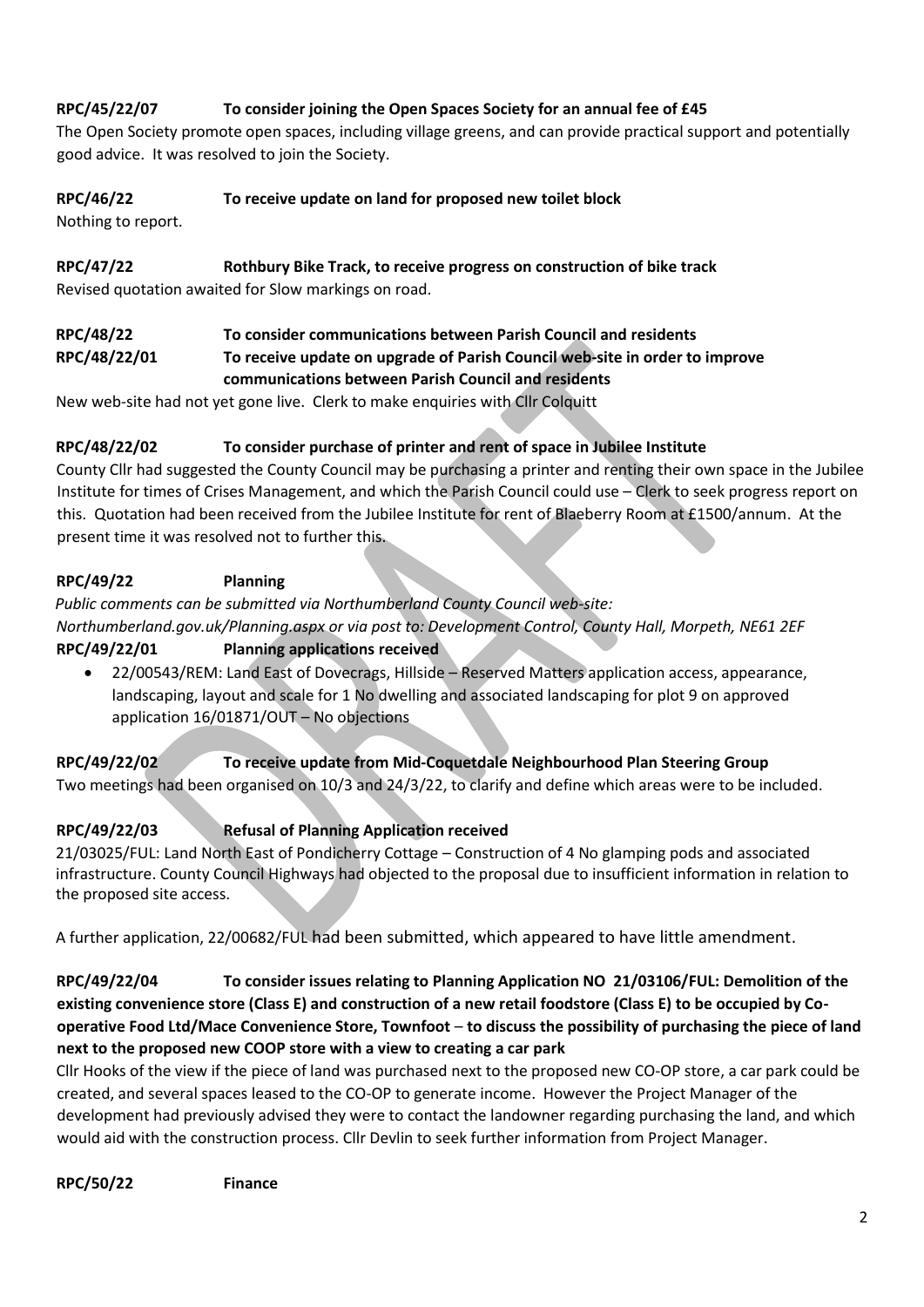| RPC/50/22/01                            | To approve the following payments          |                          |             |            |  |
|-----------------------------------------|--------------------------------------------|--------------------------|-------------|------------|--|
| <b>PARISH COUNCIL</b>                   |                                            |                          |             |            |  |
| <b>PAYABLE TO</b>                       | <b>DETAILS</b>                             | <b>AMOUNT</b><br>(GROSS) | <b>NETT</b> | <b>VAT</b> |  |
| Northumberland<br><b>County Council</b> | Garden Waste Service                       | £92.00                   |             |            |  |
| Cumbria Clock                           | <b>Annual Service</b>                      | £198                     | £165        | £33.00     |  |
| Company                                 |                                            |                          |             |            |  |
| Employee                                | Salary                                     | £1193.53                 |             |            |  |
|                                         | <b>Expenses Nov to Feb</b>                 | £189.52                  |             |            |  |
| M Milne                                 | Code of Conduct training                   | £5.00                    |             |            |  |
| A Milne                                 | Code of Conduct training                   | £5.00                    |             |            |  |
| A Arkle                                 | Code of Conduct training                   | £5.00                    |             |            |  |
| J Devlin                                | Code of Conduct training                   | £5.00                    |             |            |  |
| P Colquitt                              | Code of Conduct training                   | £5.00                    |             |            |  |
| Jubilee Institute                       | Meeting room January                       | £43.00                   |             |            |  |
| Glasdon                                 | Litter Bin                                 | E154.59                  | £128.82     | £25.77     |  |
| M Evens                                 | February village<br>maintenance            | £1326.36                 |             |            |  |
| J Ayre                                  | Summer bedding plants                      | £571.91                  |             |            |  |
| Northumberland<br>Estates               | Rent for cycle track<br>25/3/22 to 28/9/22 | £125.00                  |             |            |  |
| <b>JOINT BURIAL</b>                     |                                            |                          |             |            |  |
| <b>COMMITTEE</b>                        |                                            |                          |             |            |  |
| <b>PAYABLE TO</b>                       | <b>DETAILS</b>                             | <b>AMOUNT</b><br>(GROSS) | <b>NETT</b> | <b>VAT</b> |  |
| Penny Petroleum                         | Fuel 8/2/22                                | £97.38                   | £81.15      | £16.23     |  |
| Northumberland                          | Garden wates service                       | £92.00                   |             |            |  |
| <b>County Council</b>                   |                                            |                          |             |            |  |
| R&D Edmondson                           | Oil                                        | £23.94                   | £19.95      | £3.99      |  |
| I Longstaff                             | <b>Emergency tree removal</b>              | £750                     |             |            |  |
| Employees                               | Salary/Pension                             | £2052.88                 |             |            |  |
| M Evens                                 | <b>February Cemetery duties</b>            | £828.75                  |             |            |  |

It was resolved to approve the payments

**RPC/50/22/02 To consider the most up to date financial statements for Rothbury Parish Council and Rothbury Parish Council (RJBC) – receipts and payments; budget; bank reconciliation**

It was resolved that the most up to date financial statements for Rothbury Parish Council and Rothbury Parish Council (RJBC) be accepted as a true record. Cllr Mrs Arkle to sign bank reconciliations.

## **RPC/50/22/03 To note acknowledgement of grant from Citizens Advice Northumberland** Acknowledgement of grant noted.

## **RPC/50/22/04 To receive confirmation of National Joint Council for Local Government Services 1.75% payrise, year ending 31/3/21, backdated from 1/4/21**

Confirmation of payrise year ending 31/3/21 noted.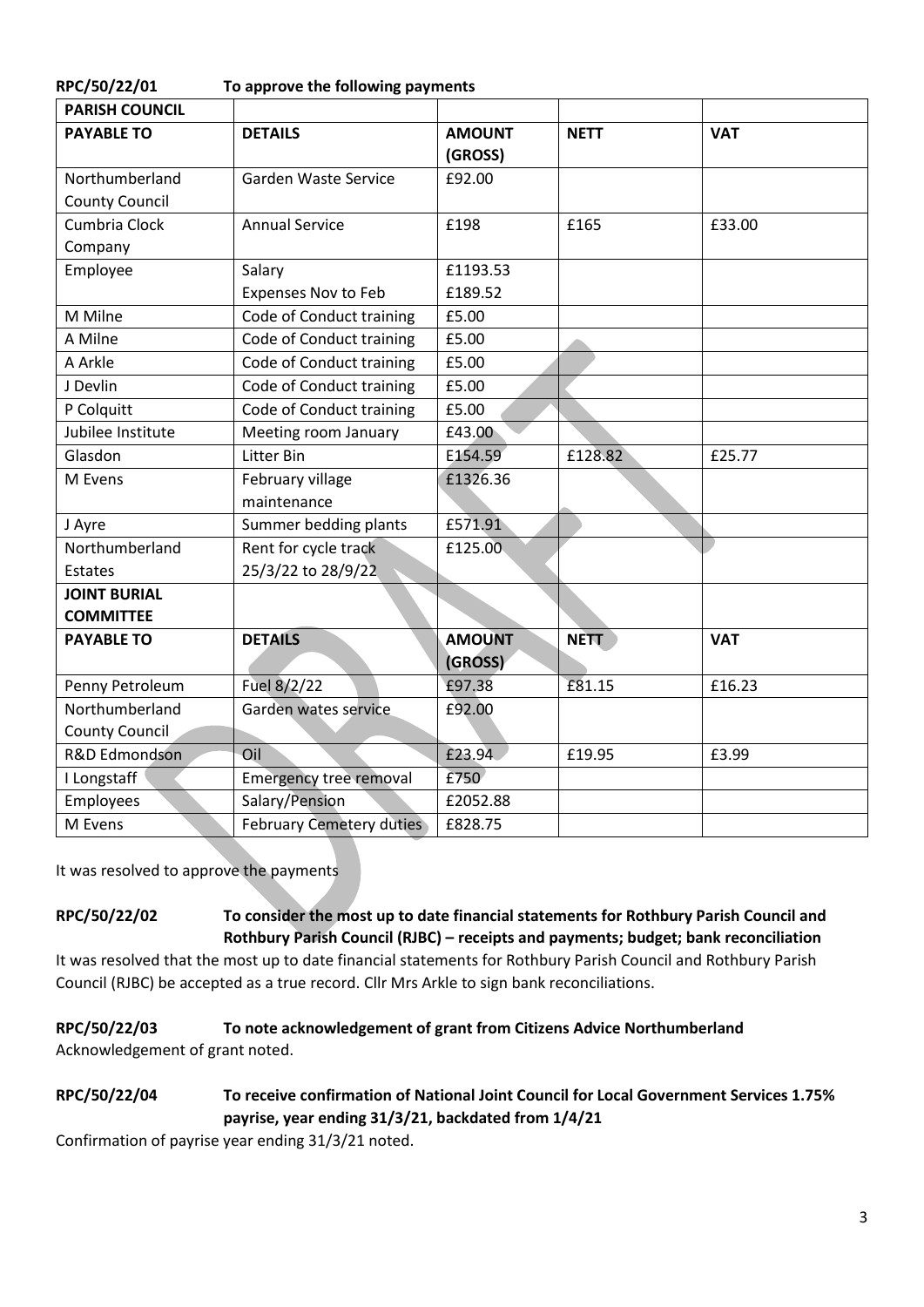# **RPC/51/22 Annual review of Internal Auditor and to consider re-engaging Mr M Ackroyd to carry out internal audit y/e 31/3/22**

It was resolved to re-engage Mr M Ackroyd to carry out the internal audit for year ending 31/3/22.

# **RPC/52/22 Annual review of Internal Controls**

It was resolved the current system of internal controls was sufficient for the present needs of the Parish Council.

## **RPC/53/22 Annual review of Bank Signatories**

Cllr Mrs Dawson, Sutton & Clerk currently bank signatories and which were resolved as sufficient for the present needs of the Parish Council.

## **RPC/54/22 Annual review of Rothbury Parish Council and Rothbury Parish Council (RJBC) Insurance Policies**

The Joint Burial Committee had agreed the following sums at their meeting held 7/2/22. Equipment value £15,448.88; Employers liability £10m Public liability £10m; Officials indemnity £500,000; Fraud & dishonesty £150,000; Cemetery Lodge £360,517; walls £10,000.

Current Parish Council cover – Public liability £10m; Libel and slander £500K; Officials Indemnity; Employee dishonesty £200K; Employers liability £10m; Christmas lighting £2080; Gates and fences £26292.63; Mowers and machinery £4671.91; Playground equipment £58335.08; Street furniture £39735.33; Defibrillating machinery, blanket cover of £5,000.

It was resolved the current cover was adequate.

# **RPC/55/22 To receive update on Borderlands Place Programme which includes proposals for traffic reorganisation in village centre**

Initial meeting had been held, with Strategic Objectives and Visions for the town discussed. County Council Officer Anne Lawson to attend Coquetdale Cluster meeting 29/3/22 to explain the project to other parishes in Coquetdale. There were concerns due to the delay in traffic reorganisation plans for the village centre, County Cllr had advised they would be available to the Parish Council Jan/Feb 2022 - Clerk to request update from County Cllr Officer R Mckenzie.

# **RPC/56/22 To receive County Councillor update**

County Cllr not present.

# **RPC/57/22 To consider amendments to Code of Conduct**

Five Cllrs and Clerk had attended electronic Code of Conduct training. Northumberland Association of Local Councils were to consider whether a new Code of Conduct was to be drawn up via the National Association of Local Councils.

## **RPC/58/22 To consider plans for 2022 Queen Elizabeth celebrations**

## **RPC/58/22/01 To receive update on charity walk/tea party**

Clerk to meet with parishioner to discuss information to be placed in Bridges regarding the charity walk/tea party.

## **RPC/58/22/02 To consider applications and appoint town crier**

One application had been received and it was resolved to approve Kevin Dawson as the town crier for the Platinum Celebrations.

## **RPC/58/22/03 To approve budget for town crier uniform**

It was resolved to approve a budget of £100 (nett) for the town crier uniform.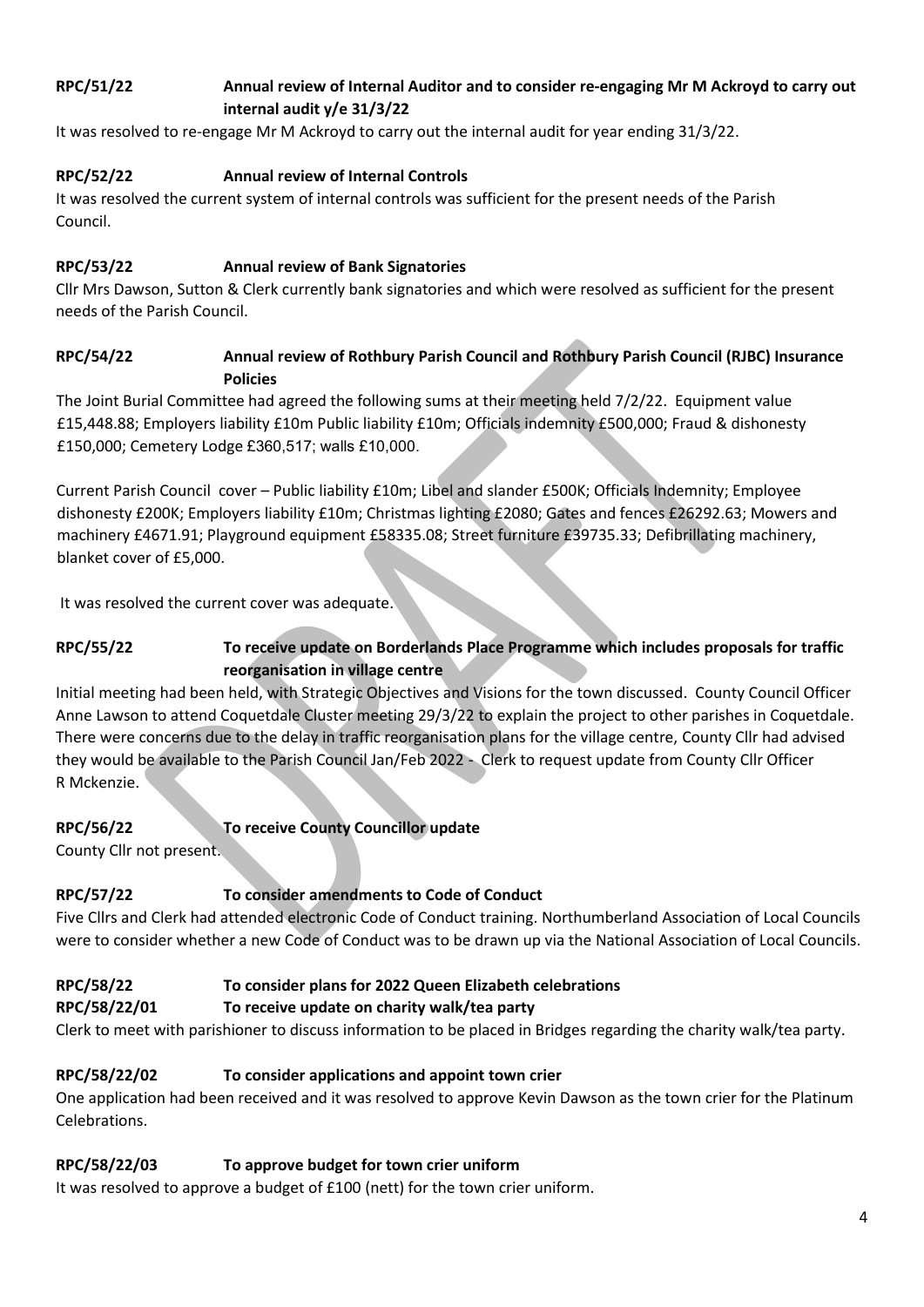# **RPC/59/22 To consider information received from Post Office regarding changes to Rothbury Post Office and consider response(s) to the Post Office and CO-OP**

Post Office had advised they were in talks and person(s) were to be engaged to offer a Post Service service within Rothbury, with a building to be refurbished for use. However, there would be a period of time when a postal service would not be available in the parish. CO-OP had confirmed they were working with the Post Office and awaiting a decision with regards to a proposal in way of an interim solution.

# **RPC/60/22 To receive update from Crises Management Working Group**

#### **RPC/60/22/01 To approve Rothbury Parish Council Community Emergency Plan**

County Council wished to use Rothbury as a trial area and disperse the Community Emergency Plan county wide. County Council Resilience Officer to attend next Crises Management Working Group meeting 7/4/22. It was resolved to approve the RPC Community Emergency Plan.

# **RPC/60/22/02 To consider Parish Council App**

Cllr Devlin had looked at the communication aspect, the majority of people do have access to the internet using mobile phones and there is an option to create a Parish Council app that could also be used to push out information at times of crises. There will be people without a smart phone, however family members or next door neighbours may possibly have access to the internet. There were companies who create specialist apps for Parish Council's, at an annual cost of approximately £600. Further information to be considered at next RPC meeting.

# **RPC/60/20/03 To consider issues with digitisation of British Telecom network**

B.T. were slowly cutting off access to the old analogue system and not necessarily informing people, and there doesn't appear to be any clear timescale of when areas will be cut off. This clearly has implications in emergency situations, particularly for vulnerable people in the valley. Central Government had stipulated the changes and Clerk to initially lobby M.P.

## **RPC/61/22 To approve Term of Reference for Armed Service Veterans Working Group**

It was resolved to approve the Terms of Reference for the Armed Service Veterans Working Group.

## **RPC/62/22 To consider email received regarding lack of electrical charging points in the parish** Mike Domingue, a member of Hexham Town Council had noted there were no charging points in the parish (however Clerk had pointed out there were points at the Cottage Hospital, and points planned further to CO-OP redevelopment), and had offered to carry out a presentation regarding electrical car charging points being instigated by Hexham and Humshaugh Parish Council. The sole purpose being to help achieve County Council target of net zero emissions by 2030. As County Council are responsible for installing points, it was resolved to reply and advise he contact the County Councillor.

## **RPC/63/22 To consider update from External Auditor regarding outstanding reports from 2017/18 onwards**

External auditor had emailed with sincerest apologies for the unacceptable extended delays in concluding the 2017/18 and subsequent reporting years for RPC. There were various factors that had contributed to the delays, some personal, but they offer no excuses, simply a commitment to draw matters to a conclusion as quickly as they are able to so that the council is able to get back on a regular annual review basis for this year. Further documents, minutes and information had been requested which Clerk had forwarded.

#### **RPC/64/22 To receive correspondence from Newcastle Building Society regarding the possibility of a hub in the parish**